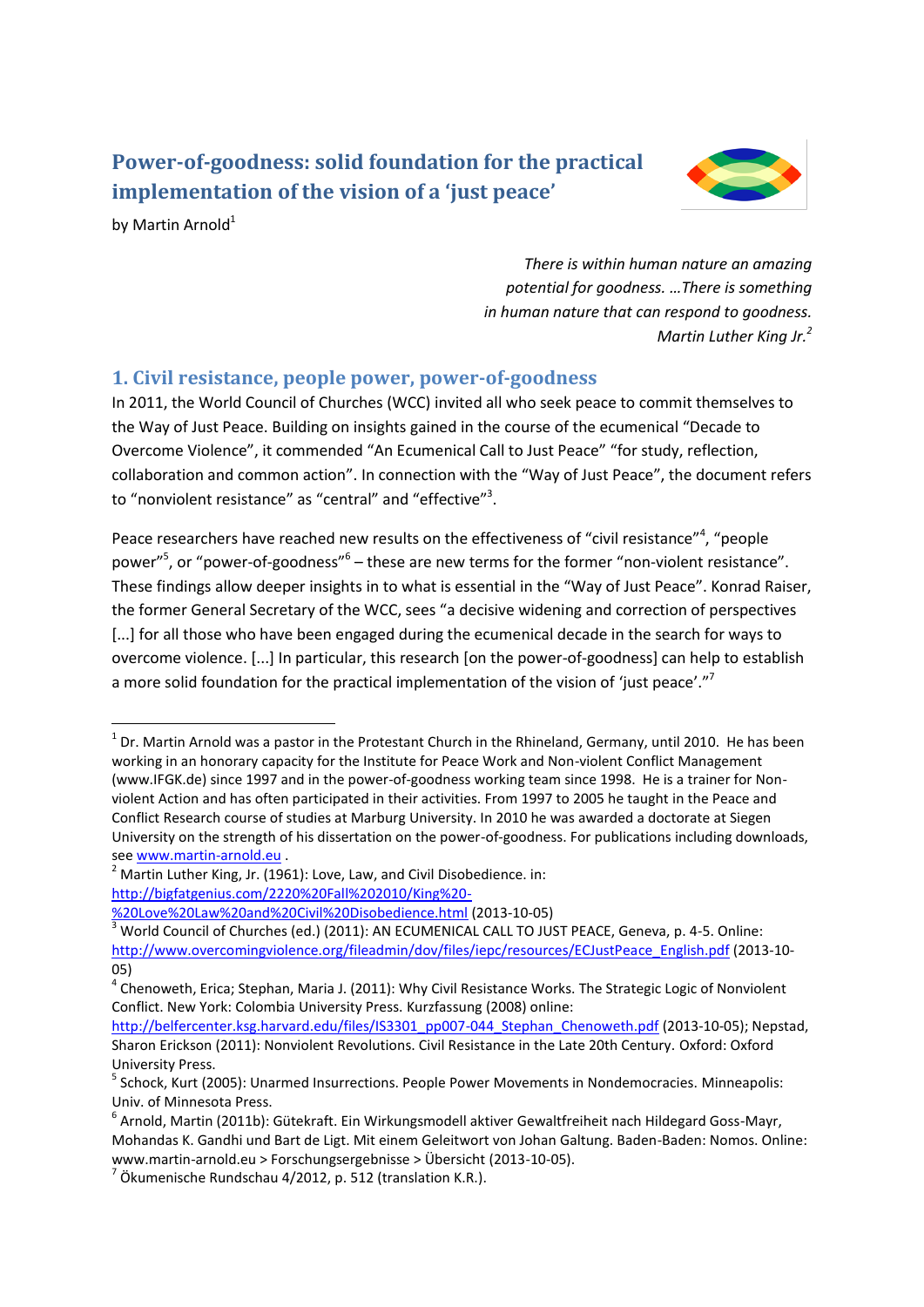Research studies on resistance campaigns in favor of more democracy show that<sup>8</sup> - The comparison of 323 nonviolent and violent resistance campaigns from 1900 to 2006 shows: 53 per cent of the nonviolent ones were successful, while of the violent ones only 26 per cent were. 2:1 for Gandhi's concept



- Success of such non-violent action campaigns does not depend on the willingness of the target regime to use violence.

- Instead, they found the following important factors contributing to the success of resistance campaigns: widespread, cross-cutting, and decentralized mobilization; unity in the nonviolent opposition; diversification of nonviolent tactics; loyalty shifts among security forces. The findings on power-of-goodness explain how these results are founded in human nature and how this power works. In addition, they show conducive mental preconditions derived from the experience and the ideas of successful non-violent protagonists.<sup>9</sup>

This essay in short presents the main results of this research answering the following questions:

*How is it possible to confront effectively without violence or the threat of violence people or groups of people who are determined to use violence or are ready to do so? How can non-violent action be devised so that it can be effective in the face of opponents who are prepared to use violence?*

The conclusions are based on the analysis of very different approaches which have been developed and successfully implemented by three protagonists.

## **2. Three architects and three designs for the power-of-goodness**

*Truth and humaneness are powers which need to be reckoned with. Bart de Ligt<sup>10</sup>*

The plans of three "architects" serve as the starting point for the construction of an ideal-typical model of the power-of-goodness. These architects are: firstly, the Austrian Catholic, Hildegard Goss-Mayr (born 1930), the Honorary President of the International Fellowship of Reconciliation; secondly, the Indian Hindu, Mohandas K. ("Mahatma") Gandhi (1869-1948); and thirdly, the Dutch freethinker, Bart de Ligt (1883-1938), described by contemporaries as the "Gandhi of the West"<sup>11</sup>.

**<sup>.</sup>**  $^8$  [see footnote [4:](#page-0-0)] Chenoweth 2008, p. 8.; Chenoweth 2011, pp. 50f.,58,195f.; Nepstad, p. 136. <sup>9</sup> See also [www.martin-arnold.eu.](http://www.martin-arnold.eu/)

<sup>10</sup> Ligt, Barthélemy de (1928): Contre la guerre nouvelle. Paris: Rivière, p. 109.

 $11$  Dungen, Peter van den (1990): Bart de Ligt, Aldous Huxley and the Conquest of Violence. Notes on the publication of a peace classic and an appreciation of De Ligt in Great Britain and the United States of America. In: Dungen, Peter van den; Noordegraaf, Herman; Robben, Wim (ed.): Bart de Ligt (1883-1938) Peace Activist and Peace Researcher. Zwolle, NL: Bart de Ligt-Fonds; Stichting Voorlichting Aktieve Geweldloosheid, pp. 27– 47, p. 43.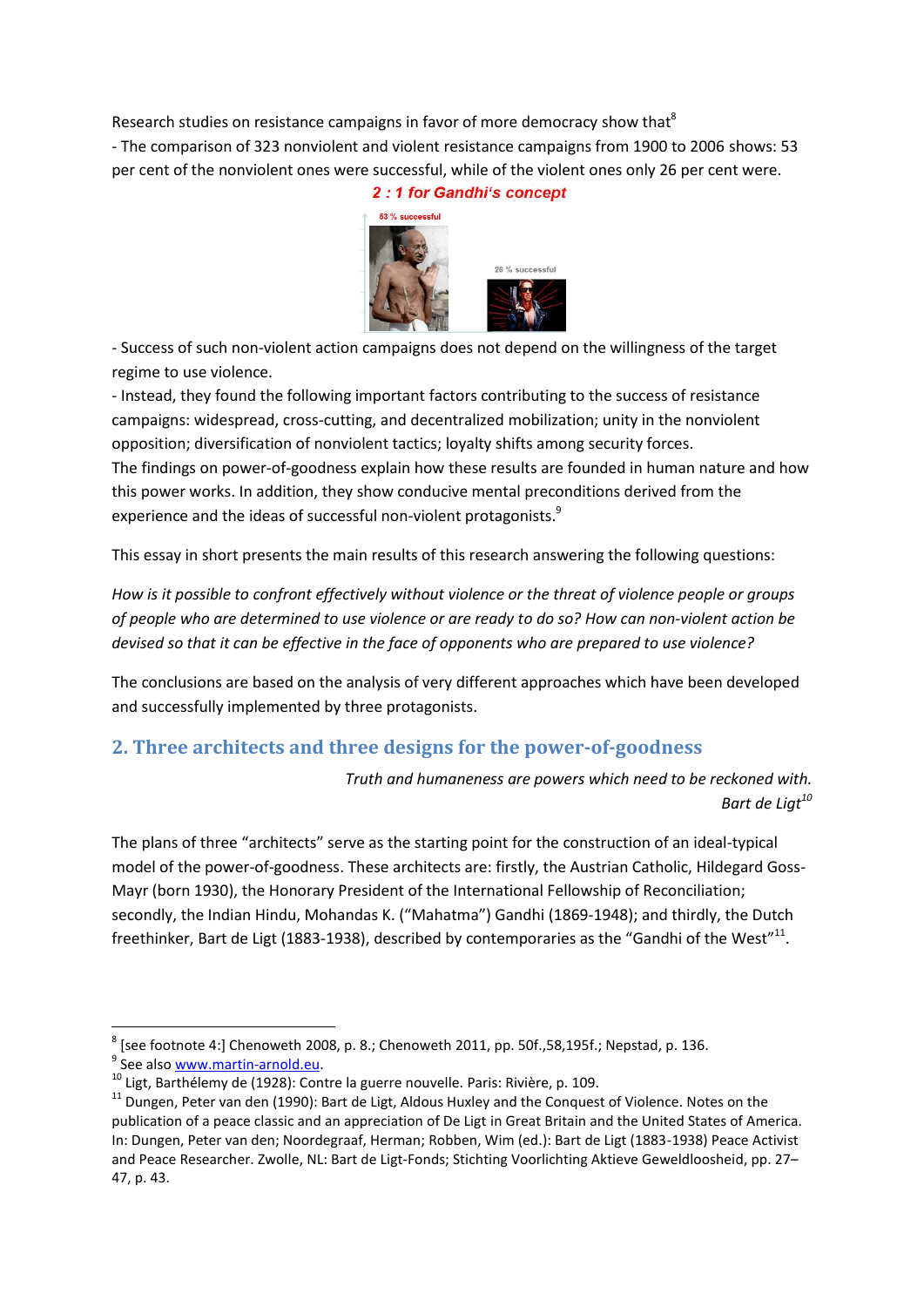There are two main reasons for selecting these three "architects". Firstly, there is evidence for at least one successful application of each of their approaches: $12$  Goss-Mayr's approach was the basis for the "Rosary Revolution" in the Philippines in 1986, which brought the Marcos dictatorship to an end.<sup>13</sup> In South Africa in 1914 the application of Gandhi's satyagraha led to the repeal of racist laws targeting the Indian minority.<sup>14</sup> And the application of Bart de Ligt's approach led to the legal recognition of conscientious objection to military service in the Netherlands in 1923.<sup>15</sup> Secondly, each of these three people comes from a different cultural background and has a different philosophy of life. This makes it clear that the power-of-goodness is not bound to a particular culture or to a particular religious faith. How did each of the three "architects" think their approach worked in terms of practical conflict management?

## **2.1 Hildegard Goss-Mayr's Christian approach**

According to Hildegard Goss-Mayr<sup>16</sup>, the initial impetus is to be found in the discovery of the powerof-goodness within oneself or in one's own tradition, as an innate quality. Anyone who is aware of their own potential for the power-of-goodness is motivated to approach other people with goodness. This attitude is associated with the goal of "fullness-of-life for all".<sup>17</sup> The realisation of this goal is made possible by the power-of-goodness - or, in other words, truth, justice and love. The power-of-goodness comes from God, but an approach to others in the spirit of goodness can be developed and strengthened by each person: "It is essential that we give space to the love in ourselves and that we allow it to grow."<sup>18</sup>

According to Goss-Mayr, tackling major social grievances with the power-of-goodness requires both taking action according to a concept, and inner and outer preparation: In addition to an attitude of goodness, certain skills are required which can be developed through training and practice. There are methods which can be used to facilitate cooperation between activists, analysis of the situation, dialogue with other people involved, self-critical evaluation of the actions taken etc. The purpose is to set in motion the "infectious" dynamic of interaction according to the power-of-goodness. This is achieved primarily by the contribution of the activists themselves: Through constructive action and non-cooperation they reduce their own part in the responsibility for the social grievance by no

 $12$  Ascribing success to application of the model does not imply that this is the single cause of any outcome, since effects always have many causes. Cf. Arnold, Martin (2011): Gütekraft. Ein Wirkungsmodell aktiver Gewaltfreiheit nach Hildegard Goss-Mayr, Mohandas K. Gandhi und Bart de Ligt. Mit einem Geleitwort von Johan Galtung. Baden-Baden: Nomos., pp 36-37., 61-62., 153-154., 199.

<sup>&</sup>lt;sup>13</sup> Goss-Mayr, Hildegard (1986): AKKAPKA – die gewaltfreie Bewegung auf den Philippinen. Dokumente, zusammengestellt von Hildegard Goss-Mayr. In: gewaltfreie aktion, Jg. 17-18, H. 65/66/67 3. u. 4. Quartal 1985, 1. Quartal 1986, S. 28–31; Zunes, Stephen (1999): The Origins of the People Power in the Philippines. In: Zunes, Stephen; Lurtz, Lester R.; Asher, Sarah Beth (ed.): Nonviolent social movements. A geographical perspective. Malden, Oxford: Blackwell Publishers, pp. 129–157.

<sup>&</sup>lt;sup>14</sup> Since Gandhi's contribution to the liberation of India from colonial rule is disputed, the unambiguous success in South Africa is referred to here.

<sup>&</sup>lt;sup>15</sup> Dungen, Peter van den (1989): Introduction to the 1989 Edition. In: Ligt, Bart de: The Conquest of Violence. An Essay on War and Revolution. London: Pluto Press (Libertarian critique), pp. ix–xxvii, p xvi.

<sup>&</sup>lt;sup>16</sup> Cf. Goss-Mayr, Hildegard (1981): Der Mensch vor dem Unrecht. Spiritualität und Praxis gewaltloser Befreiung. Wien [u.a.]: Europaverlag; Arnold, Martin (2011): Gütekraft – Hildegard Goss-Mayrs christliche Gewaltfreiheit. Overath: Bücken & Sulzer.

<sup>&</sup>lt;sup>17</sup> Goss-Mayr, Hildegard (2002): Elemente der Gütekraft. Anhand von Beispielen erklärt. In: gewaltfreie aktion, Jg. 34, H. 131, pp. 16-25. The expression has been derived from John 10:10.

 $^3$  Goss-Mayr in an unpublished interview with M.A., 3<sup>rd</sup> August 2004.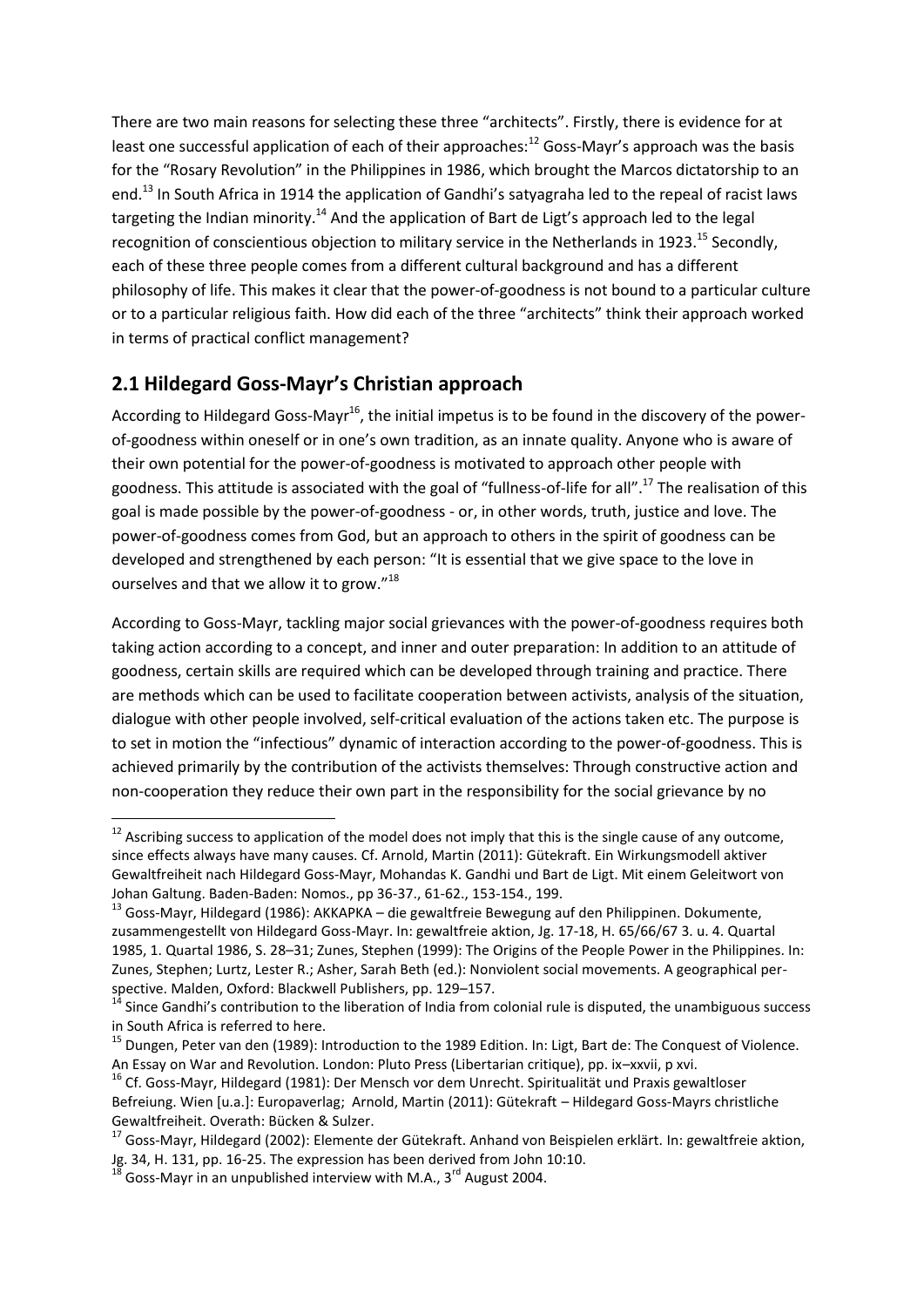longer supporting or simply tolerating it. This action motivates others to join in. It is "infectious". Such a process can be strengthened by words or actions which touch the consciences of other people who are involved. However, if key people in powerful positions cannot be persuaded to cooperate, the actions can be intensified. Mass non-cooperation is regarded as the most extreme form of action. It can lead to the removal of a social grievance, because the exercise of power depends on the cooperation of both those exercising power and those who are subjected to it. Removal of support by those who are subjected to power therefore results in a loss of power for those exercising it, which in turn increases the activists' chances of success. So far Goss-Mayr who brought the concept for the "Rosary Revolution" to the Philippines (see below). The people of the Philippines coined the terms "offering dignity" and "people power" to describe what they were doing and what was effective.

## **2.2 Mohandas K. Gandhi's Hindu approach: satyagraha**

Mohandas K. Gandhi described satyagraha<sup>19</sup> as "the Force which is born of Truth and Love".<sup>20</sup> His approach is based on the assumption that everyone has a predisposition to goodwill and fairness because of their deep inner connectedness with every other person. This quality can be awakened and developed in everyone. The most valuable quality in a person is their potential for selflessness. This means that satyagraha cannot be used to serve one's own selfish interests.

Satyagraha has two meanings: in the broader sense, satyagraha means acting with goodwill and fairness - by reducing one's own contribution to a social grievance, by providing assistance, or by undertaking constructive action. If this does not achieve the desired result, Gandhi recommended engaging in satyagraha in a narrower sense of the term. This may be "satyagraha against ourselves<sup>"21</sup>. According to Gandhi, this works in the following way: The acceptance of foregoing something, of loss or of suffering (e.g. through fasting) increases self-discipline, selflessness and the tendency towards all-encompassing goodwill. So, one's own more powerful contribution may be enough to remedy the grievance.

Gandhi maintained that, if the removal of a social grievance requires the cooperation of other people, these people should be addressed in a way which encourages them to act out of their own predisposition to goodwill and fairness. Not only the hope for this effect, but also the need to maintain respect for their dignity, means that humiliating someone personally or in public, or harming them in any other way is not permitted. But first it is necessary to clarify the question as to whether or not the other people involved recognize the social grievance as such and see themselves

<sup>&</sup>lt;sup>19</sup> Cf. Blume, Michael (1987): Satyagraha. Wahrheit und Gewaltfreiheit, Yoga und Widerstand bei M.K. Gandhi. Gladenbach: Hinder + Deelmann; Arnold, Martin (2011): Gütekraft – Gandhis Satyagraha. Overath: Bücken & Sulzer. – Gandhi described his approach with the new word satyagraha, in Western terms it would be the power-of-goodness. (Gandhi explained satyagraha as "love-force", "truth-force", and "soul-force" and stressed that the aspect of force or power as crucial. However, normally he used for satyagraha in English "nonviolence" which is the translation of the old term ahimsa which, in India, is highly respected. In the Western world non-violence suggests rather something lacking of strength, because violence is estimated as powerful. So "nonviolence" does not express Gandhi's assumptions on satyagraha and is therefore misleading. In addition, for Gandhi satya (= truth) has another meaning than in the West, for example: "Truth (Satya) implies love" (Gandhi, Mahatma [1999]: Electronic Book of The Collected Works of Mahatma Gandhi. [CD-ROM]. Publications Division [ed.]. New Delhi: Icon Softec, Vol. 34, p. 93).)

 $20$  ibid.

<sup>&</sup>lt;sup>21</sup> ibid. Vol. 17, p. 412.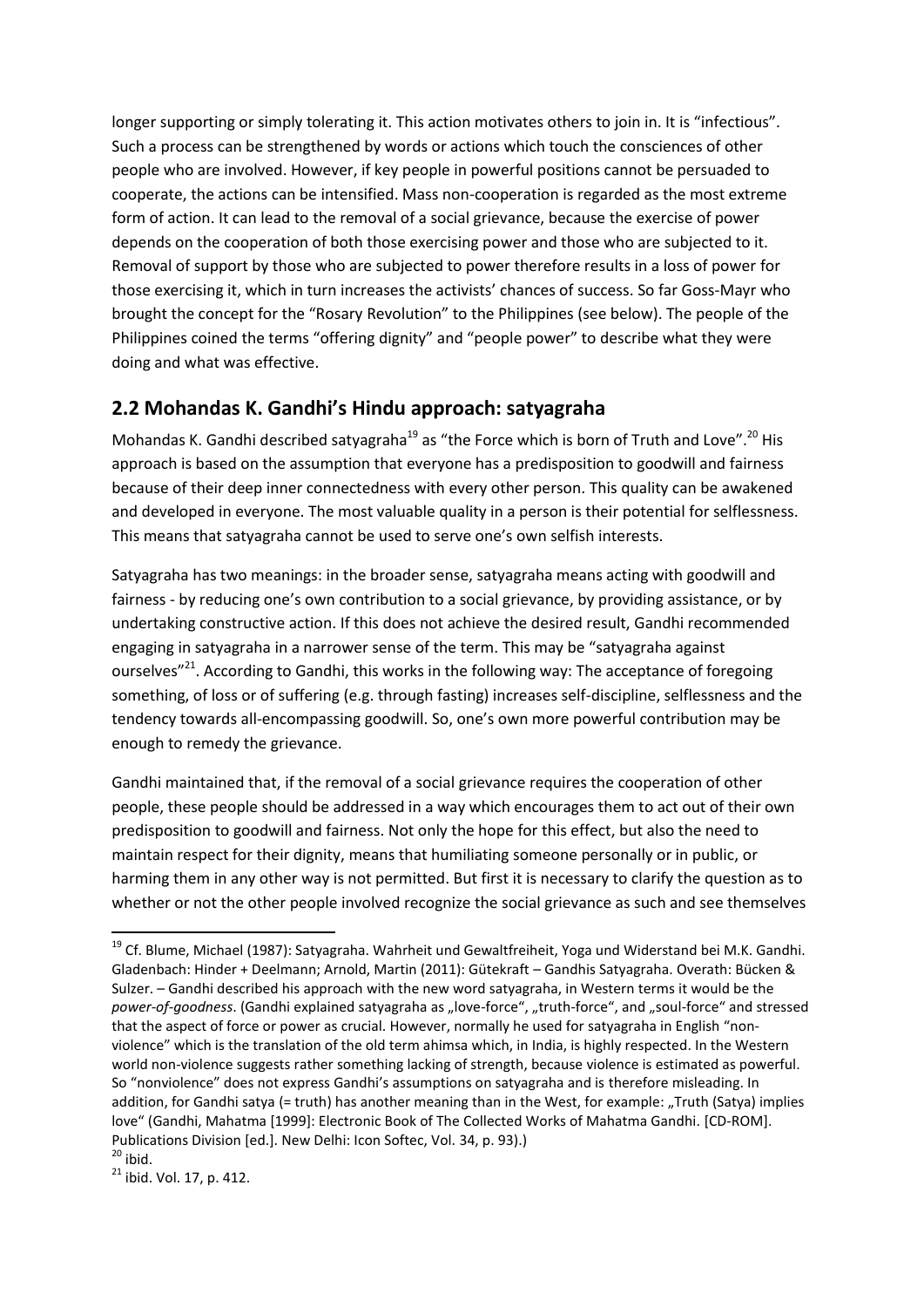as playing a role in maintaining it. If this is not the case, it is necessary to address the difference of opinion conscientiously. In such a situation it may be appropriate to involve an institution respected by all parties, e.g. to investigate the disputed facts. If clarification of the situation results in confirmation of the social grievance and their own part in it, then the people concerned would join in work to remedy it, so long as they already have enough goodwill and are sufficiently unselfish to bring about greater justice. If they still do not want to get involved, satyagraha actions (in the narrow sense) which target these people specifically, should appeal to and strengthen their sense of justice, their goodwill and their selflessness. According to Gandhi, this works by the activists reducing (or continuing to reduce) their own contribution to the social grievance, e.g. by no longer obeying an unjust law. This still applies, even when such action brings with it significant costs or risks (e.g. of arrest). Reducing one's own contribution can be achieved not only by giving up certain products – such as food<sup>22</sup> – but also through strikes and boycotts as forms of non-cooperation. It is precisely this suffering which should lead to increased inner conflict in the other people involved, which in turn increases the pressure to follow one's own feelings of goodwill and join in the remedying of the social grievance. This impulse can be strengthened indirectly - e.g. by appealing to God in prayer, through winning over respected and influential people, or by public relations activity.

But what if satyagraha leads the people addressed by it to harden their position or even take opposing action? Gandhi's answer is that satyagraha in the narrow sense is to be practised until the social grievance has been remedied. The activists should continue to reduce their own contribution to the social grievance. In so far as they show greater fearlessness, self-discipline, and willingness to suffer (even by losing their lives, if necessary), than the opposing actions - whether experienced in the past or expected in the future - would warrant, they present the other people involved with an irresistible challenge until they finally play their own part in remedying the social grievance.

## **2.3 Bart de Ligt's freethinker approach: Geestelijke Weerbaarheid**

Bart de Ligt's expression "Geestelijke Weerbaarheid" means mental/moral assertiveness.<sup>23</sup> "Mental" and "moral" refer to human capacities. The mind, i.e. reason, enables people to recognize truth. And morality, the sense of what is morally right, leads to being humane. In de Ligt's opinion, truth and humaneness operate as "powers which need to be reckoned with"<sup>24</sup>. They are mutually reinforcing: Both urge the construction of social conditions of human dignity through justice, freedom and humaneness, and the remedying of grievances caused by a lack of these qualities. This can happen at both personal and group levels through the application of one's own mental and moral capacities. Truth and humaneness form the basis for both the actions of activists and for the effects of their actions, because they have the power to evoke resonance in the minds and morality of the other

<sup>23</sup> Cf. Ligt, Bart de (1925): Kerk, cultuur en samenleving. Tien jaren strijd. Arnheim: Van Loghum Slaterus en Visser., pp. 213-233; Ligt, Bart de: The Conquest of Violence (1989). An Essay on War and Revolution. London: Pluto Press (Libertarian critique) (1. Ed. 1937); Arnold, Martin (2011): Gütekraft – Bart de Ligts humanistische Geestelijke Weerbaarheid. Overath: Bücken & Sulzer; Jochheim, Gernot (1977): Antimilitaristische Aktionstheorie, soziale Revolution und soziale Verteidigung. Zur Entwicklung der Gewaltfreiheitstheorie in der europäischen antimilitaristischen und sozialistischen Bewegung 1890-1940, unter besonderer Berücksichtigung der Niederlande. Frankfurt am Main /Assen /Amsterdam: Haag und Herchen /Van Gorcum.

<sup>&</sup>lt;sup>22</sup> Gandhi, Mohandas Karamchand (1977): Eine Autobiographie oder Die Geschichte meiner Experimente mit der Wahrheit. Gladenbach: Hinder + Deelmann, pp. 276-277.

<sup>&</sup>lt;sup>24</sup> Ligt, Barthélemy de (1928): Contre la guerre nouvelle. Paris: Rivière, p. 109.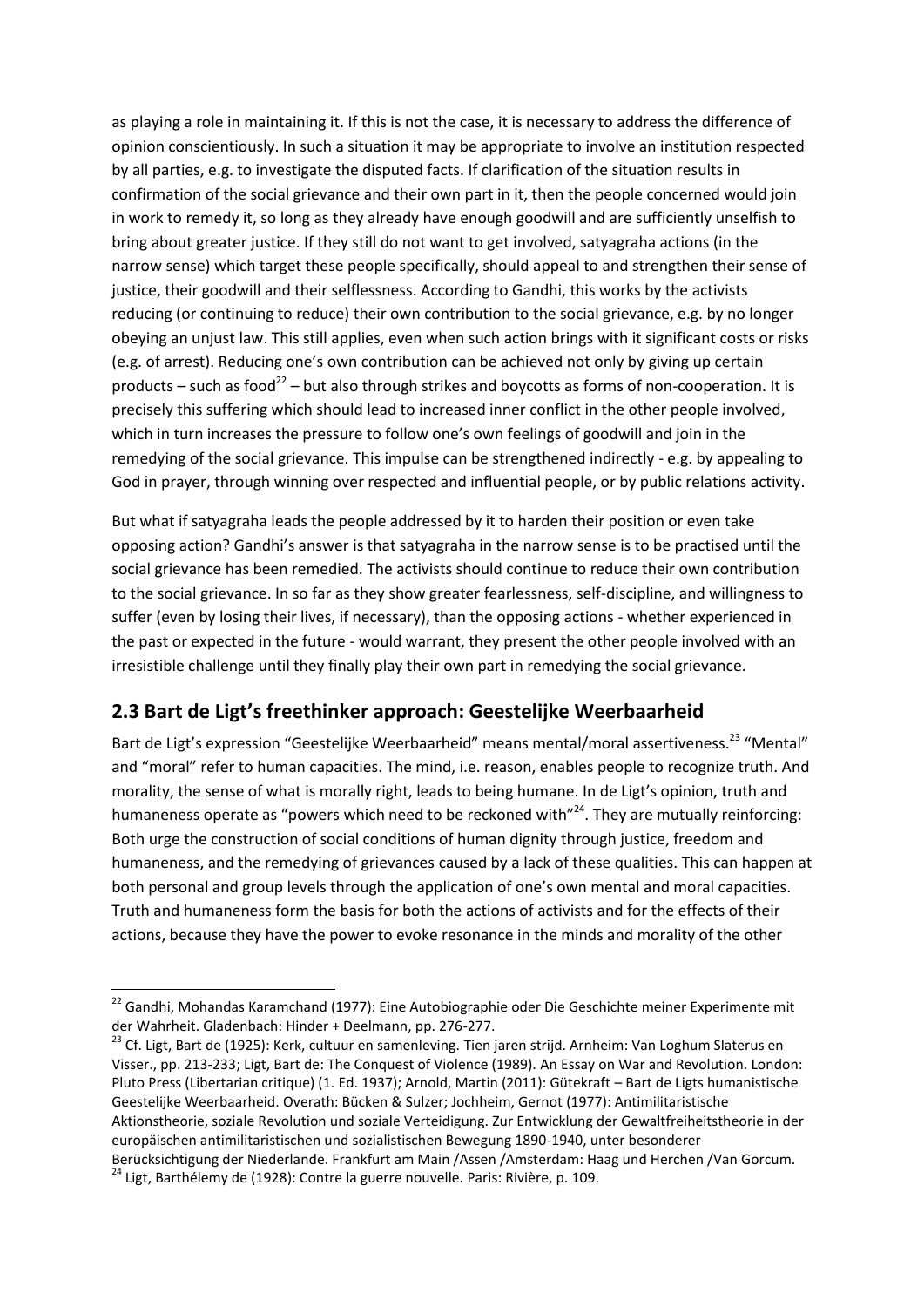people involved. For de Ligt, working for freedom, justice and humaneness means acting with freedom, justice and humaneness oneself. This means doing four things:

- *a) Beginning with oneself:* According to de Ligt, the basis is a desire to improve oneself. This begins with *recognition* firstly of one's own mental/moral powers and then of the possibility that one may oneself be a part of a social grievance or the system which causes it. This includes becoming conscious of one's own part in what is happening. Recognition is followed by *action.* This begins with reducing one's own contribution to the social grievance concerned, e.g. by refusing to do demeaning work, undertake military service, or follow inhumane orders. One refuses "to collaborate in injustice". The actions and the attitude behind such witness shine out to other people, within whom similar impulses can be awakened or strengthened. Other people may follow one's example and begin to think over how to change themselves in the same way. Some social grievances can be overcome in this way. However, where major social grievances are concerned, preparation is required.
- *b) Preparing oneself and others:* In both the short and the long term, diverse activities serve to strengthen the mental/moral capacities of both oneself and one's own community and within wider society and people on the other side. Possible 'amplifiers' are addressed. This could include respected personalities, and organisations and media who may be sympathetic to the cause. All in all, on the one hand, it is a question of consciousness-raising, including publicity, and also of knowledge and education. On the other hand it requires organisational preparation of strikes, boycotts, civil disobedience or other mass actions. And it is also necessary to prepare oneself for whatever countermeasures may be expected.
- *c) Communicating with the other side:* According to de Ligt, it is necessary in the first place to recognize the mental/moral capacities, in other words, the moral values of the opposing side, in order to then awaken and/or strengthen such impulses within them. This includes creating bonds of mental/moral sympathy. Activists use both words and actions to appeal to reason and morality. They aim to maintain contact with the other side at all times. The expected result is that the opposing side - where groups are concerned, often only a few within the group to start with - will feel so motivated to work together for greater freedom, justice or humaneness, that they begin to participate in remedying the social grievance. But if they reject the activists' appeals or even react with violence, perhaps by instigating repressive measures by the state, de Ligt recommends continuing to take action with a strong mental/moral attitude, in order to strengthen the inner impulses towards truth and humaneness which may be present within some members of the opposing side, so that police or soldiers, for example, may refuse to obey orders. As a result, members of the opposing side see their own interests and mental/moral responsibility in a different light and themselves contribute to greater freedom, justice and humaneness and to remedying the social grievance. If this is not enough, de Ligt interprets it as a signal to undertake a further kind of action.
- *d) Mobilizing social amplifiers of truth and humaneness:* The activists now appeal directly to possible 'amplifiers',<sup>25</sup> and also to the masses to become more active themselves - either because they are directly affected by the social grievance or out of solidarity. De Ligt believes that the resonance in their minds and morality leads them to amplify the

 $25$  See above b).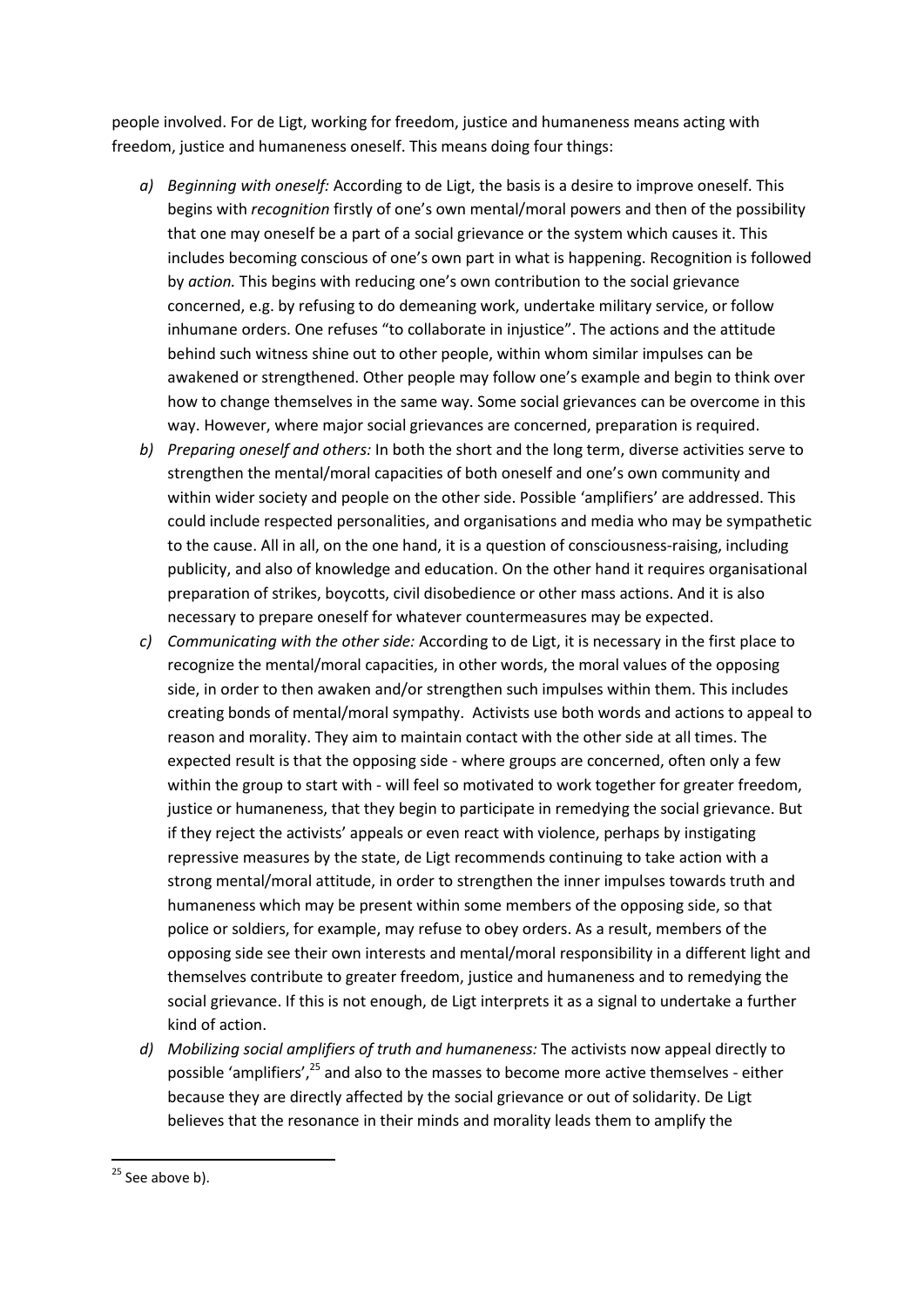mental/moral impulse and the original appeal of the activists - possibly through public action (e.g. mass meetings) organized by themselves. In this way the impulse towards truth and humaneness can develop a momentum of its own. If it is not strong enough, the action is to be continued until the social grievance is remedied by people cooperating for freedom, justice and humaneness.

### **3. How the power-of-goodness operates**

*Not by might, nor by power, but by my spirit, says the LORD Almighty. (Zechariah 4:6)*

#### *View of human nature and worldview*

Certain convictions regarding the nature of human beings are basic to the ideas about how the power-of-goodness works.

All human beings are bound together by their common humanity. They tend towards goodwill, justice and truth (amongst other things). We want to be treated in the same way ourselves. The predisposition to goodwill and fairness does not always get the upper hand. It can however be stimulated, even in people who do not believe they have a conscience.

Human beings can recognize relative truths. They can behave unselfishly. They strive towards – and have a right to – freedom. And, even if they are less directly involved in a problem, they can strengthen these tendencies in a group or community in relation to that problem. Human beings cannot be completely manipulated or controlled.

"Man is neither innately good nor is he innately bad; he has potentialities for both." $^{26}$ 

The effectiveness of power-of-goodness activities does not depend on the protagonists holding a particular worldview or religion in order for it to work. It is sufficient for the protagonists to believe unconsciously in the view of human nature described above. Individuals and groups may be committed to very different traditions, but as long as they do not contradict the basic assumptions of this view of human nature, they can work together towards remedying greater or lesser social grievances on the basis of the power-of-goodness approach. And they can do so fruitfully without having to make compromises which would call their own tradition into question. This also applies to people who believe (from a post-modern or radical constructivist point of view) that every fixed axiom of a worldview is either provisional or illusory.

Human beings do not have control over everything and never will have, so action taken in the spirit of the power-of-goodness - as in all undertakings, especially courageous ones - must be accompanied by trust in something beyond our control.

#### *Offering dignity – also in everyday relationships*

**.** 

The power-of-goodness potential is not only present in political situations, but also in everyday relationships. Practising it in the family and between friends is quite normal. So we are hardly ever aware of it. Sometimes we are made aware of this energy when something unexpected happens.

 $^{26}$  Martin Luther King, Jr. (1961): Love, Law, and Civil Disobedience. in: [http://bigfatgenius.com/2220%20Fall%202010/King%20-](http://bigfatgenius.com/2220%20Fall%202010/King%20-%20Love%20Law%20and%20Civil%20Disobedience.html) [%20Love%20Law%20and%20Civil%20Disobedience.html](http://bigfatgenius.com/2220%20Fall%202010/King%20-%20Love%20Law%20and%20Civil%20Disobedience.html) (2013-10-05)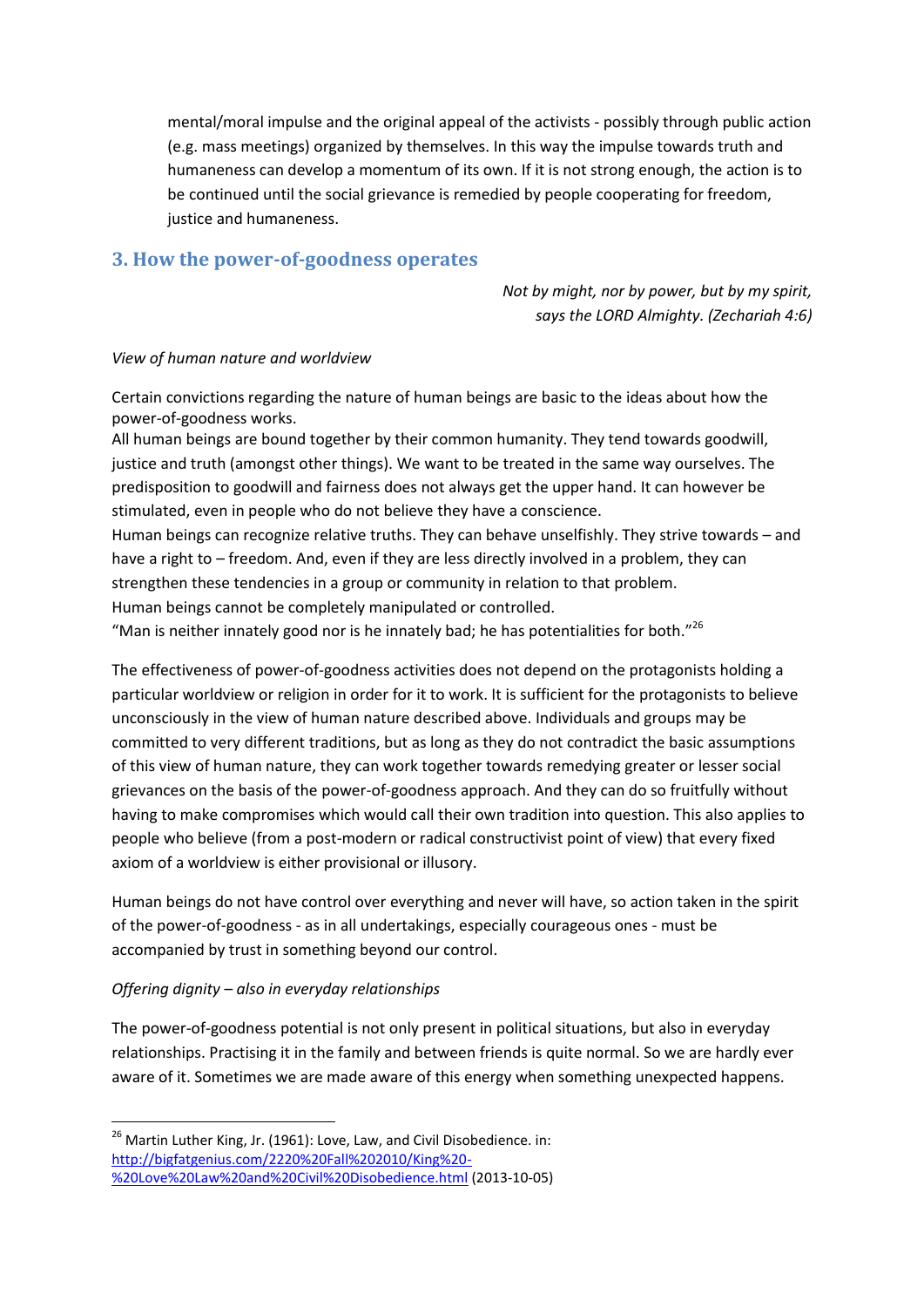I live in the city of Essen. The following happened in the Underground some years ago in August in the rush hour. Two young men were just about to beat up an African. The other passengers were frightened but nobody moved – except a little girl who stepped between the men and the African. She didn't say a word. The men looked stupefied, and made as if to push her to one side, but they didn't touch her. Other people, adults, now moved to intervene. Nobody was hurt. The youths got out at the next station, and everybody was relieved. The African thanked the little girl and the others who had shown their solidarity.

The racist attitude of the men on the Underground was lacking in dignity and at the same time an attack on human dignity. The behaviour of the little girl was full of dignity. She showed the men up, but at the same time showed them how to behave in a way more worthy of human beings. Using the Philippine expression, one might say that the little girl "offered them dignity". Equally, the adults saw there was an acceptable way, one which preserved the dignity of all involved, to remove the threat to the African. The child's behaviour, originating in the power-of-goodness, was infectious.

"Offering dignity" is a powerful option for overcoming violence, because power-of-goodness lies dormant in every one of us. This energy begins to awake, namely to resonate in us, when we become aware of people who act out of this energy. Our own innate predisposition to the power-ofgoodness makes us want to do the same, and to become active for more goodwill or more fairness, for more sustainability or more freedom. It depends on other factors whether we let ourselves be influenced to act in the particular situation.

#### *Important?!*

The power-of-goodness occurrence in the Underground in Essen was not reported in the press or in any mass medium. If there had been bloodshed, it would probably have been publicised. Events where the power-of-goodness is involved are less newsworthy than violence. They are however at least as important, if not more important. This is something we aren't sufficiently aware of and forget all too easily. We should take such events seriously, wherever they occur or however we hear about them. The power-of-goodness is of paramount importance.

#### *Developing our potential: The relationship-centred self-image*

We can develop our potential for the power-of-goodness. It depends on the image we have of ourselves. We behave towards other people in the same way as we see ourselves. The development which is meant here is a reorientation from an egocentric self-image to one centred on relationships. Our egocentric self-image says that everything is centred on ourselves, on me, on my own group, on "our country", our way of life, our football club or whatever social unit we think of as our own. A reorientation to a relationship-centred self-image involves:

- being increasingly aware of our relationships with the world around us, and realizing that people and the whole environment, including all those outside our own group, are essential for us and our self-image;
- being strengthened in our own identity;
- not believing that my own point of view is the only true and absolute one, but is relative; somebody who contradicts me might be right.

With this relationship-centred self-image, we can find our place in society more easily, and deal with our own personalities and with other people more satisfactorily.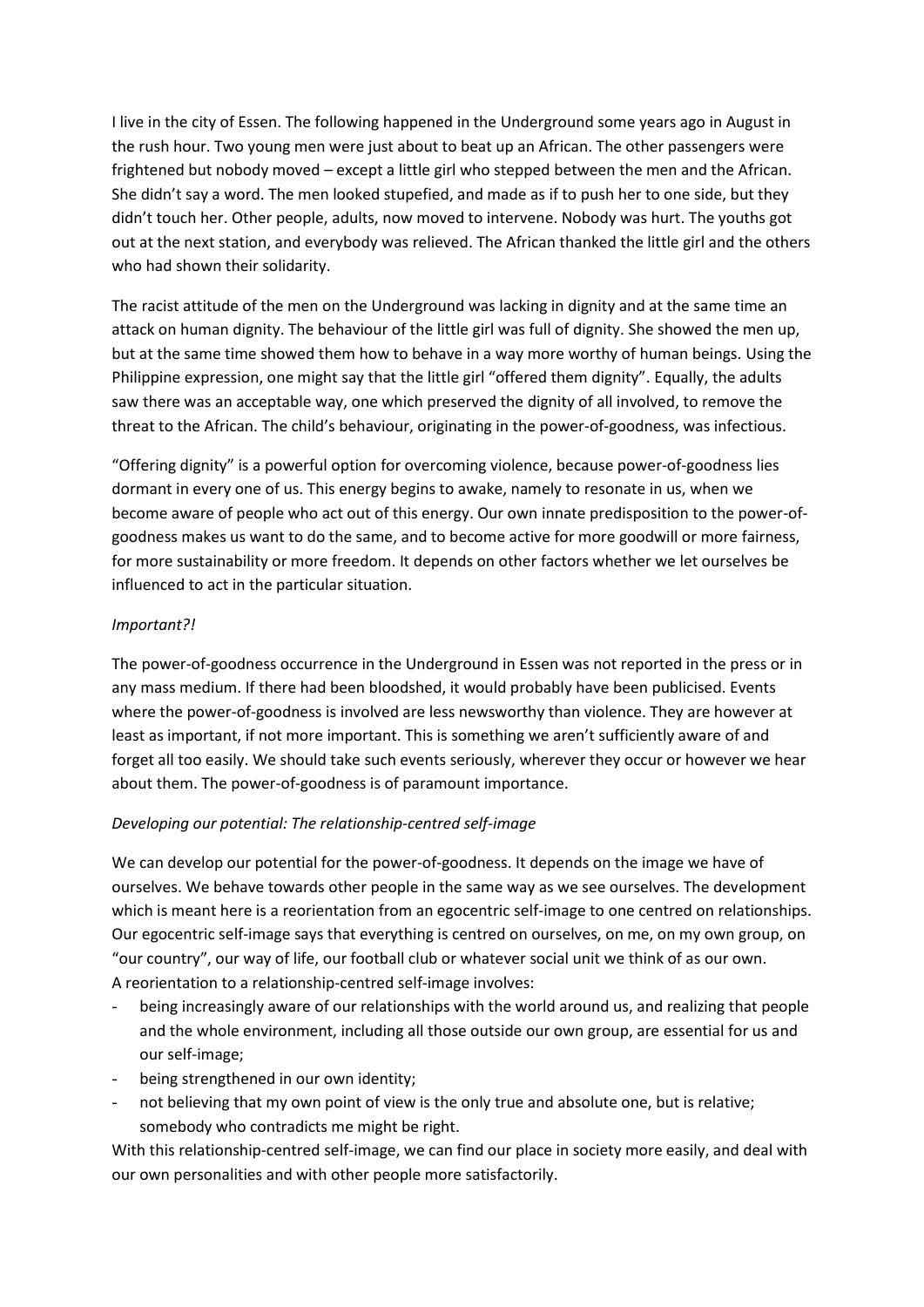This reorientation according to the power-of-goodness can be compared to Copernicus's Revolution of the Celestial Spheres. 500 years ago it was believed that the earth was the centre of the universe, and all the educated world was shocked at Copernicus's findings. The principle that everything revolved around the earth was no longer valid. Instead, "we move along with others on similar pathways in diverse and changing distances and relations." In this way Copernicus painted a much more appropriate picture of us and our relationship to the universe in which we live.

Copernicus's findings also apply to human relationships in the social context. New ways and possibilities open up. Just as the planets influence each other through gravitational force, we can influence one another as we travel along similar lines and in ever-changing relationships.

The girl in the Underground saw the danger for the African and also the situation of the youths. She joined their paths thereby putting herself in danger, but in this way was able to pave the way out of the degrading situation the three men were in.

If dignity, respect, goodwill, and fairness determine our actions, this attitude can be transmitted to others, it can be infectious.

#### *Massive injustice*

This is crucial especially in cases of massive injustice. Social abuses can be remedied, even when powerful key personalities are not prepared to be swayed. It is possible, because those in power are only powerful as long as others obey their orders or cooperate with them. If their subjects refuse to cooperate, their power crumbles to dust. This is what happened in the "Rosary Revolution" by "people power" in the Philippines in 1986, which had been well-prepared beforehand.

#### Men versus tanks

At the beginning of the 1980s, the oppression by the regime of the dictator Marcos was growing at a frightening rate. In 1984, Hildegard Goss-Mayr and her husband Jean Goss, who had worked for reconciliation and non-violent conflict management in a number of political situations, answered a cry for help from members of religious orders in Manila. They explained the power-of-goodness, stressing that commitment to this non-violent path was just as demanding as a commitment to violence. They held seminars for activists who were to disseminate these ideas and the appropriate techniques more widely. A newspaper was founded called "Offering Dignity". Thousands of people were instructed in the techniques of the power-of-goodness.

In February 1986, when Marcos announced a false election result, the opposition initiated a boycott of banks supporting Marcos. Parts of Marcos's army disassociated themselves from him and barricaded themselves in a camp.

Marcos ordered tank units to recapture the camp, but the civilian population crowded onto the streets and stood, offering bread and flowers, singing and praying, in front of the tanks. The tanks halted. Hours later the tanks left. The dictator's reign was over. After rebel soldiers had promised that Marcos and his family could leave unmolested, he fled the country.

#### *How and why power-of-goodness gains in strength*

Martin Luther King Jr.: "The ultimate weakness of violence is that it is a descending spiral, begetting the very thing it seeks to destroy. Instead of diminishing evil, it multiplies it. Through violence you murder the hater, but you do not murder hate. In fact, violence merely increases hate… Returning violence to violence multiplies violence, adding deeper darkness to a night already devoid of stars.